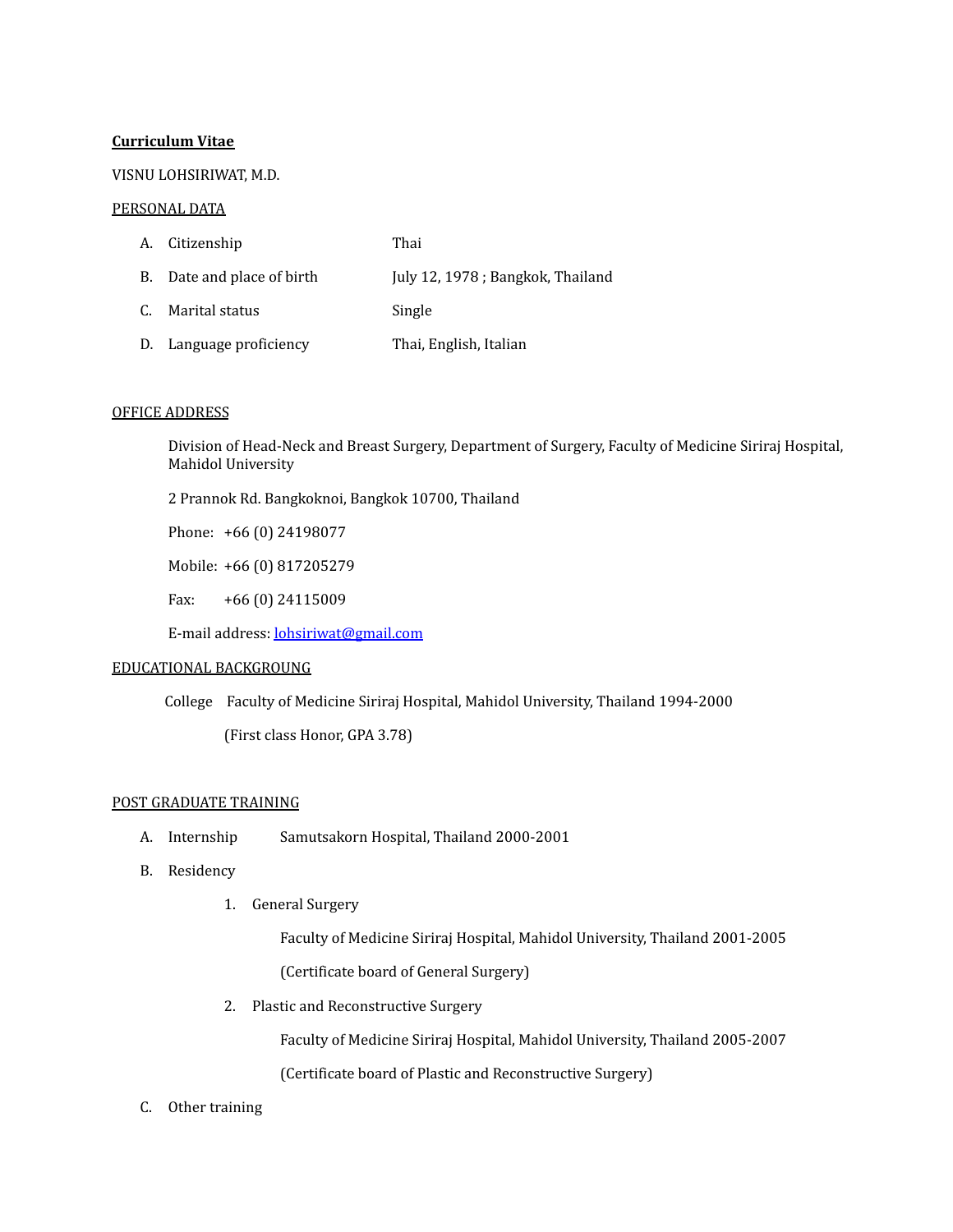Fellowship in plastic and reconstructive surgery, European Institute of Oncology Milan, Italy 2008-2013.

Observership at Memorial Sloan-Kettering Cancer Center, New York, USA 2012

### PRESENT APPOINTMENT

1.) Lecturer, Consultant, Permanent Staff

In Division of Head-Neck and Breast Surgery, Department of Surgery,

Faculty of Medicine Siriraj Hospital, Mahidol University, Thailand 2007-present

- 2.) General Secretary of IOPBS (International Oncoplastic Breast Society)
- 3.) Consultant at
	- a. Bangkok Hospital
	- b. Phuket Plastic Surgery Institute
	- c. Siriraj Piyamaharajkarun Hospital
- 4.) Associate Editor of "Gland Surgery" journal. (Gland Surg; pISSN 2227-684X; eISSN 2227-8575). The Official Publication of Society for Translational Cancer Research (STCR).
- 5.) Editorial board of "Journal of Breast Cancer" (J Breast Cancer; pSSN 1738-6756; eISSN: 2092-9900) The Official Publication of Korean Breast Cancer Society
- 6.) Board Committee of Thai Plastic and Reconstructive Surgery Society
- 7.) Reviewer of World journal of surgical oncology, Aesthetic plastic surgery, Asia-Pacific Journal of Clinical Oncology and other 8 international journal

### HONORS AND AWARDS

- 1. Best Academic Resident in Resident and Fellowship Program, 2006, Siriraj Hospital, Thailand (From Department of Surgery, Siriraj Hospital)
- 2. Second prize winner, Plastic and Reconstructive Surgery Resident Paper Contest, 2007 (From The Society of Plastic and Reconstructive Surgeons of Thailand)
- 3. Borsa di studio from Fondazione Umberto Veronesi, February 2010 January 2011
- 4. "Young Investigator Program" Fondazione Umberto Veronesi, February 2011 January 2012 and February 2012 – January 2013

### BOARD CERTIFICATIONS

- 1. Certificate Thai board of General Surgery, 2005
- 2. Certificate Thai board of Plastic and Reconstructive Surgery, 2007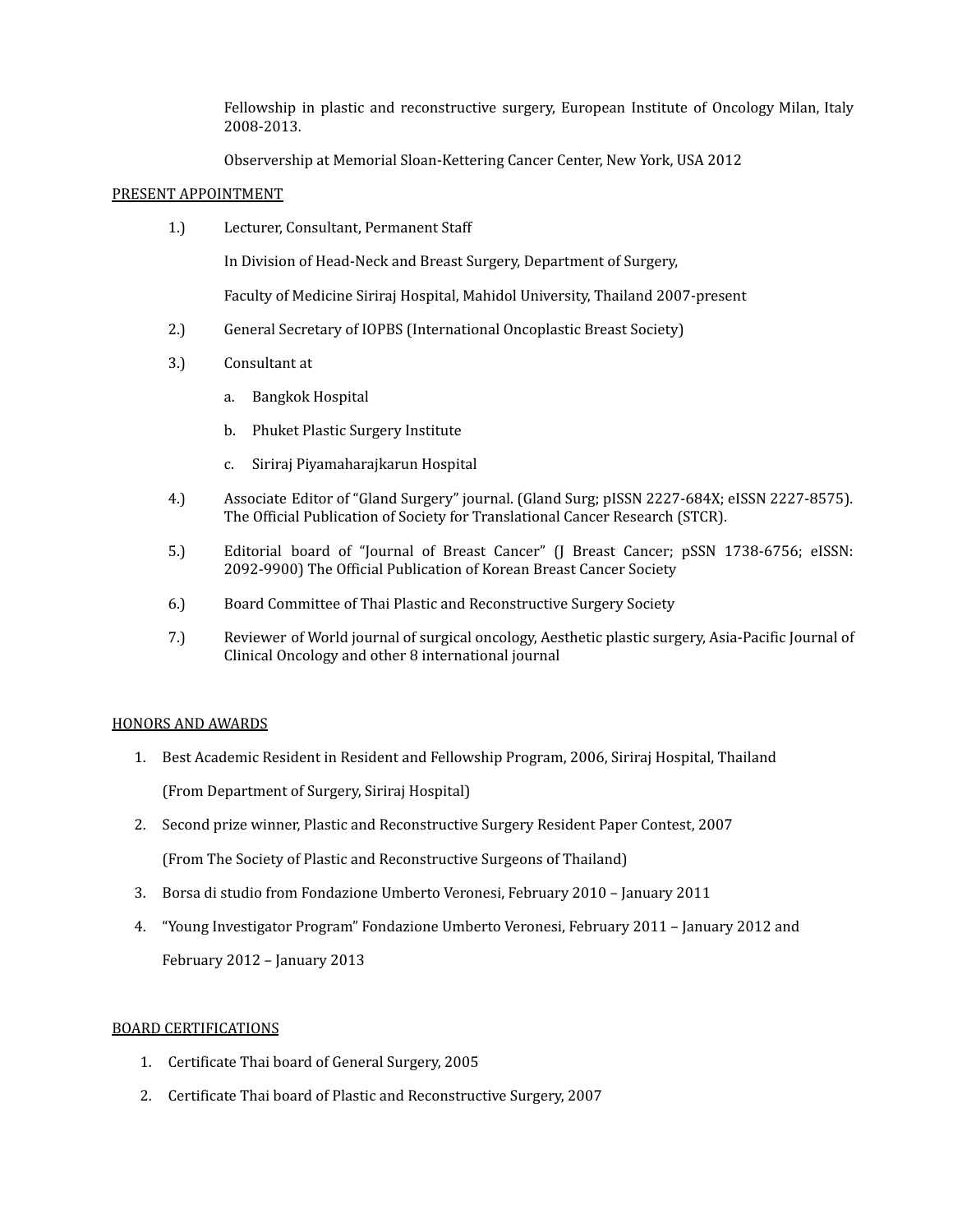3. Certificate Research Fellowship Oncoplastic Reconstruction, European Institute of Oncology Milan, Italy, 2013

### PROFESSIONAL MEMBERSHIPS

- 1. International Society of Aesthetic Plastic Surgery (ISAPS)
- 2. Royal College of Surgeons of Thailand
- 3. International College of Surgeons of Thailand
- 4. Thai Breast Disease Society
- 5. The Society of Plastic and Reconstructive Surgeons of Thailand
- 6. The Society of Aesthetic Plastic Surgeons of Thailand
- 7. The Thai Society of Wound Healing
- 8. European Asian Society for Breast Disease
- 9. International Oncoplastic Breast Society

### **PUBLICATIONS**

- 1. **Lohsiriwat V**, Rojananin S, Bhothisuwan K, Ratanawichitrasin A, O-charoenrat P, Jutaphisit S, et al. Prediction of Nipple Areolar Complex Involvement in Breast Cancer. European Journal of Surgical Oncology, November 2007,Volume 33(9) 1120(abstr.).
- 2. **Lohsiriwat V**, Kitmanee M, Vongviriyangkoon T. Successful venous thrombectomy in complicated microsurgical head and neck reconstruction: Report of two cases. European Journal of Plastic Surgery, October 2008, Volume 30(5) 249-251.
- 3. **Lohsiriwat V**, Siripoon C, Kitmanee M, Vongviriyangkoon T. Laser Doppler Analysis of Blood Perfusion in Burn Wounds. Siriraj Medical Journal, January-February 2008, Volume 60(1) 14-16.
- 4. **Lohsiriwat V**, Chuangsuwanich A. Comparison of the ionic silver-containing hydrofiber and paraffin gauze dressing on split-thickness skin graft donor sites. Ann Plast Surg. 2009 Apr;62(4):421-2.
- 5. Garusi C, **Lohsiriwat V**, de Lorenzi F, Manconi A, de Fiori E, Bellomi M. A subfascial variant of the deep inferior epigastric artery demonstrated by preoperative multidetector computed tomographic angiography: a case report. Microsurgery. 2010;30(2):156-8.
- 6. Lazzati V, Zygon J, **Lohsiriwat V**, Veronesi P, Petit JY. Impaired wound healing and bilateral mastectomy flap necrosis in a patient with locally advanced breast cancer after neoadjuvant Paclitaxel with bevacizumab. Aesthetic Plast Surg. 2010 Dec;34(6):796-7.
- 7. Leonardi MC, Garusi C, Santoro L, Dell'Acqua V, Rossetto F, Didier F, Vischioni B, De Lorenzi F, **Lohsiriwat V**, Petit JY, Orecchia R. Impact of medical discipline and observer gender on cosmetic outcome evaluation in breast reconstruction using transverse rectus abdominis myocutaneous (TRAM) flap and radiotherapy. J Plast Reconstr Aesthet Surg. 2010 Dec;63(12):2091-7.
- 8. Petit JY, Clough K, Sarfati I, **Lohsiriwat V**, de Lorenzi F, Rietjens M. Lipofilling in breast cancer patients: from surgical technique to oncologic point of view. Plast Reconstr Surg. 2010 Nov;126(5):262e-3e.
- 9. Chuangsuwanich A, Charnsanti O, **Lohsiriwat V**, Kangwanpoom C, Thong-In N. The efficacy of silver mesh dressing compared with silver sulfadiazine cream for the treatment of pressure ulcers. J Med Assoc Thai. 2011 May;94(5):559-65.
- 10. De Lorenzi F, **Lohsiriwat V**, Petit JY. In response to: Rigotti G, Marchi A, Stringhini P et al. "Determining the oncological risk of autologous lipoaspirate grafting for post-mastectomy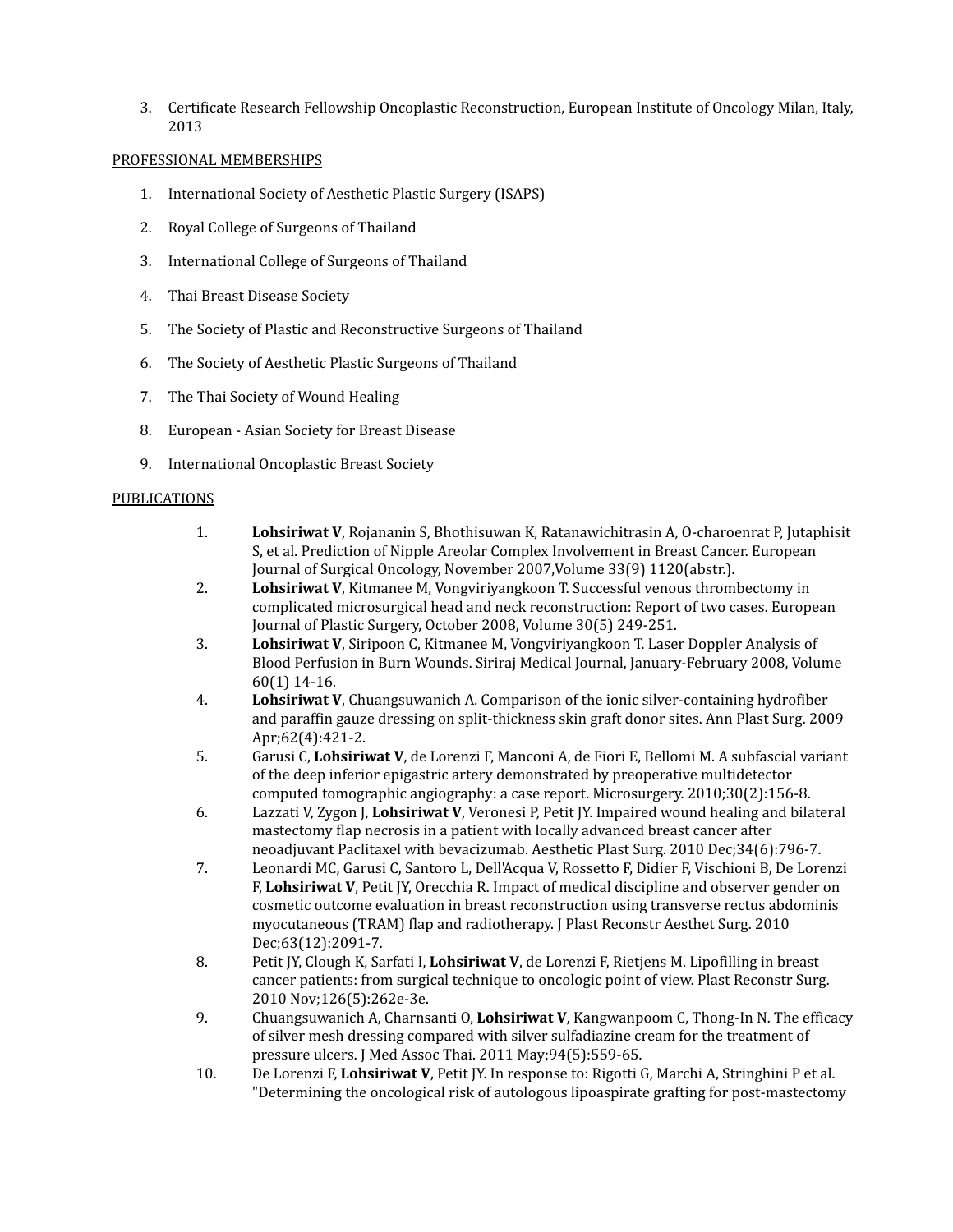breast reconstruction". Aesth Plast Surg 2010; 34: 475. Aesthetic Plast Surg. 2011 Feb;35(1):132-3.

- 11. Garusi C, **Lohsiriwat V**, Brenelli F, Galimberti VE, De Lorenzi F, Rietjens M, Rossetto F, Petit JY. The value of latissimus dorsi flap with implant reconstruction for total mastectomy after conservative breast cancer surgery recurrence. Breast. 2011 Apr;20(2):141-4.
- 12. **Lohsiriwat V**, Curigliano G, Rietjens M, Goldhirsch A, Petit JY. Autologous fat transplantation in patients with breast cancer: "silencing" or "fueling" cancer recurrence? Breast. 2011 Aug;20(4):351-7.
- 13. Petit JY, **Lohsiriwat V**, Clough KB, Sarfati I, Ihrai T, Rietjens M, Veronesi P, Rossetto F, Scevola A, Delay E. The oncologic outcome and immediate surgical complications of lipofilling in breast cancer patients: a multicenter study--Milan-Paris-Lyon experience of 646 lipofilling procedures. Plast Reconstr Surg. 2011 Aug;128(2):341-6.
- 14. Petit JY, Veronesi U, **Lohsiriwat V**, Rey P, Curigliano G, Martella S, Garusi C, De Lorenzi F, Manconi A, Botteri E, Didier F, Orecchia R, Rietjens M. Nipple-sparing mastectomy--is it worth the risk? Nat Rev Clin Oncol. 2011 Dec;8(12):742-7.
- 15. Rietjens M, De Lorenzi F, Rossetto F, Brenelli F, Manconi A, Martella S, Intra M, Venturino M, **Lohsiriwat V**, Ahmed Y, Petit JY. Safety of fat grafting in secondary breast reconstruction after cancer. J Plast Reconstr Aesthet Surg. 2011 Apr;64(4):477-83.
- 16. Algaithy ZK, Petit JY, **Lohsiriwat V**, Maisonneuve P, Rey PC, Baros N, Lai H, Mulas P, Barbalho DM, Veronesi P, Rietjens M. Nipple sparing mastectomy: can we predict the factors predisposing to necrosis? Eur J Surg Oncol. 2012 Feb;38(2):125-9.
- 17. Bertolini F, **Lohsiriwat V**, Petit JY, Kolonin MG. Adipose tissue cells, lipotransfer and cancer: A challenge for scientists, oncologists and surgeons. Biochim Biophys Acta. 2012 Aug;1826(1):209-14.
- 18. De Lorenzi F, **Lohsiriwat V**, Barbieri B, Rodriguez Perez S, Garusi C, Petit JY, Galimberti V, Rietjens M. Immediate breast reconstruction with prostheses after conservative treatment plus intraoperative radiotherapy. long term esthetic and oncological outcomes. Breast. 2012 Jun;21(3):374-9.
- 19. Kneubil MC, **Lohsiriwat V**, Curigliano G, Brollo J, Botteri E, Rotmensz N, Martella S, Mastropasqua MG, Iera M, Coelho MB, Intra M, Orecchia R, Rey P, Rietjens M, Petit JY. Risk of locoregional recurrence in patients with false-negative frozen section or close margins of retroareolar specimen in nipple-sparing mastectomy. Ann Surg Oncol. 2012 Dec;19(13):4117-23.
- 20. **Lohsiriwat V**, Martella S, Rietjens M, Botteri E, Rotmensz N, Mastropasqua MG, Garusi C, De Lorenzi F, Manconi A, Sommario M, Barbieri B, Cassilha M, Minotti I, Petit JY. Paget's disease as a local recurrence after nipple-sparing mastectomy: clinical presentation, treatment, outcome, and risk factor analysis. Ann Surg Oncol. 2012 Jun;19(6):1850-5.
- 21. **Lohsiriwat V**, Rotmensz N, Botteri E, Intra M, Veronesi P, Martella S, Garusi C, De Lorenzi F, Manconi A, Lomeo G, Rietjens M, Schorr M, Kneubil MC, Petit JY. Do Clinicopathological Features of the Cancer Patient Relate with Nipple Areolar Complex Necrosis in Nipple-Sparing Mastectomy? Ann Surg Oncol. 2012 Oct 16.
- 22. Martella S, **Lohsiriwat V**, Barbalho DM, Della Vigna P, Bottiglieri L, Brambullo T, Gottardi A, Rietjens M, Petit JY. Sarcoid-like reaction in breast cancer: a long-term follow-up series of eight patients. Surg Today. 2012 Feb;42(3):259-63.
- 23. Martin-Padura I, Gregato G, Marighetti P, Mancuso P, Calleri A, Corsini C, Pruneri G, Manzotti M, **Lohsiriwat V**, Rietjens M, Petit JY, Bertolini F. The white adipose tissue used in lipotransfer procedures is a rich reservoir of CD34+ progenitors able to promote cancer progression. Cancer Res. 2012 Jan 1;72(1):325-34.
- 24. Petit JY, Botteri E, **Lohsiriwat V**, Rietjens M, De Lorenzi F, Garusi C, Rossetto F, Martella S, Manconi A, Bertolini F, Curigliano G, Veronesi P, Santillo B, Rotmensz N. Locoregional recurrence risk after lipofilling in breast cancer patients. Ann Oncol. 2012 Mar;23(3):582-8.
- 25. Petit JY, Rietjens M, **Lohsiriwat V**, Rey P, Garusi C, De Lorenzi F, Martella S, Manconi A, Barbieri B, Clough KB. Update on breast reconstruction techniques and indications. World J Surg. 2012 Jul;36(7):1486-97.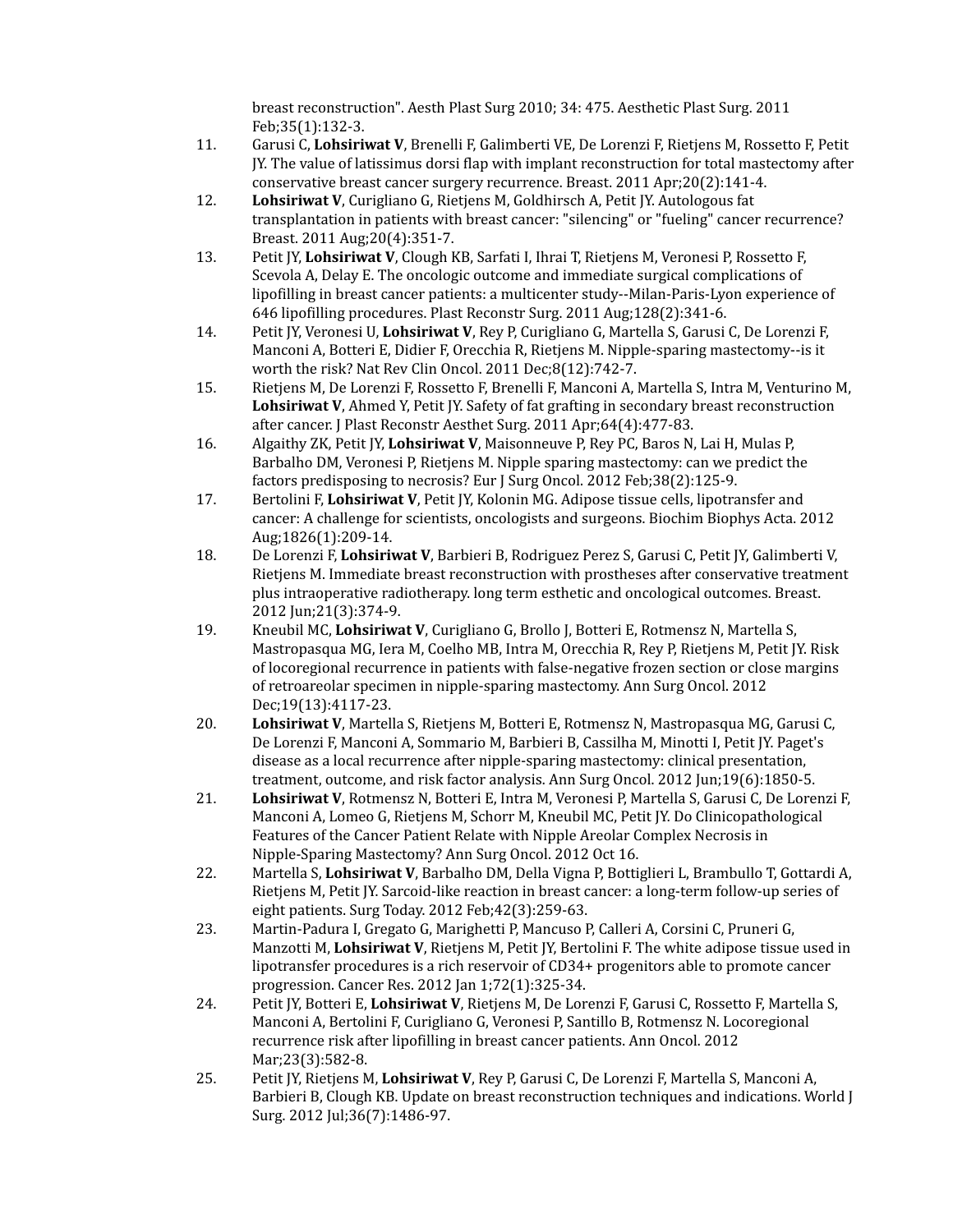- 26. Petit JY, Veronesi U, Orecchia R, Curigliano G, Rey PC, Botteri E, Rotmensz N, **Lohsiriwat V**, Cassilha Kneubil M, Rietjens M. Risk factors associated with recurrence after nipple-sparing mastectomy for invasive and intraepithelial neoplasia. Ann Oncol. 2012 Aug;23(8):2053-8.
- 27. **Lohsiriwat V,** Petit JY. Nipple Sparing Mastectomy: from prophylactic to therapeutic standard. Gland Surgery. 2012 Aug;1(2):75-79.
- 28. Chirappapha P, **Lohsiriwat V**, Kongdan Y, Lertsithichai P, Sukarayothin T, Supsamutchai C, Talakhadze N, Zurrida S. Sentinel lymph node biopsy under local anesthesia in patients with breast cancer. Gland Surgery. 2012 Nov;1(2):151-155.
- 29. Kneubil MC, Brollo J, Botteri E, Curigliano G, Rotmensz N, Goldhirsch A, **Lohsiriwat V**, Manconi A, Martella S, Santillo B, Petit JY, Rietjens M. Breast cancer subtype approximations and loco-regional recurrence after immediate breast reconstruction. Journal of the Senologic International Society. 2012 Dec 9.
- 30. Kneubil MC, Brollo J, Botteri E, Curigliano G, Rotmensz N, Goldhirsch A, **Lohsiriwat V**, Manconi A, Martella S, Santillo B, Petit JY, Rietjens M. Breast cancer subtype approximations and loco-regional recurrence after immediate breast reconstruction. Eur J Surg Oncol. 2013 2013 Mar;39(3):260-5.
- 31. Petit JY, Rietjens M, Botteri E, Rotmensz N, Bertolini F, Curigliano G, Rey P, Garusi C, De Lorenzi F, Martella S, Manconi A, Barbieri B, Veronesi P, Intra M, Brambullo T, Gottardi A, Sommario M, Lomeo G, Iera M, Giovinazzo V, **Lohsiriwat V.** Evaluation of fat grafting safety in patients with intra epithelial neoplasia: a matched-cohort study. Ann Oncol. 2013 Jun;24(6):1479-84.
- 32. Brollo J, Kneubil MC, Botteri E, Rotmensz N, Duso BA, Fumagalli L, Locatelli MA, Criscitiello C, **Lohsiriwat V**, Goldhirsch A, Leonardi MC, Orecchia R, Curigliano G. Locoregional recurrence in patients with HER2 positive breast cancer. Breast. 2013 Oct;22(5):856-62.
- 33. **Lohsiriwat V,** Peccatori FA, Martella S, Azim HA Jr, Sarno MA, Galimberti V, De Lorenzi F, Intra M, Sangalli C, Rotmensz N, Pruneri G, Renne G, Schorr MC, Nevola Teixeira LF, Rietjens M, Giroda M, Gentilini O. Immediate breast reconstruction with expander in pregnant breast cancer patients. Breast 2013 Oct;22(5):657-60.
- 34. Sa-Nguanraksa D, Chuangsuwanich T, Pongpruttipan T, Kummalue T, Rojananin S, Ratanawichhitrasin A, Prasarttong-Osoth P, Chuthatisith S, Pisarnturakit P, Aeumrithaicharoenchok W, Rushatamukayanunt P, **Lohsiriwat V**, Boonsripitayanon M, Malasit P, O-Charoenrat P. Vascular endothelial growth factor -634 G/C polymorphism is associated with increased breast cancer risk and aggressiveness. Mol Med Rep. 2013 Oct;8(4):1242-50.
- 35. Chuangsuwanich A, **Lohsiriwat V.** Augmentation rhinoplasty with custom-made S-shape silicone implant in Asians: A 15-year experience. Indian J Plast Surg. 2013 Sep;46(3):533-7.
- 36. Nevola Teixeira LF, **Lohsiriwat V,** Schorr MC, Luini A, Galimberti V, Rietjens M, Garusi C, Gandini S, Sarian LO, Sandrin F, Simoncini MC, Veronesi P. Incidence, predictive factors, and prognosis for winged scapula in breast cancer patients after axillary dissection. Support Care Cancer. 2014 Jun;22(6):1611-7.
- 37. Techanukul T, **Lohsiriwat V.** Stem cell and tissue engineering in breast reconstruction. Gland Surg. 2014 Feb;3(1):55-61.
- 38. Sattaratnamai A, **Lohsiriwat V.** Bilateral breast reconstruction with bipedicle transverse rectus abdominis myocutaneous (TRAM) flap for simultaneous delayed and immediate breast reconstruction after therapeutic modified radical mastectomy and prophylactic nipple sparing mastectomy. Gland Surg. 2014 Feb;3(1):74-6.
- 39. Chirappapha P, Petit JY, Rietjens M, De Lorenzi F, Garusi C, Martella S, Barbieri B, Gottardi A, Andrea M, Giuseppe L, Hamza A, **Lohsiriwat V.** Nipple sparing mastectomy: does breast morphological factor related to necrotic complications? Plast Reconstr Surg Glob Open. 2014 Feb 7;2(1):e99.
- 40. Rietjens M, De Lorenzi F, Andrea M, Chirappapha P, Martella S, Barbieri B, Gottardi A, Giuseppe L, Hamza A, Petit JY, **Lohsiriwat V.** Free nipple graft technique to correct nipple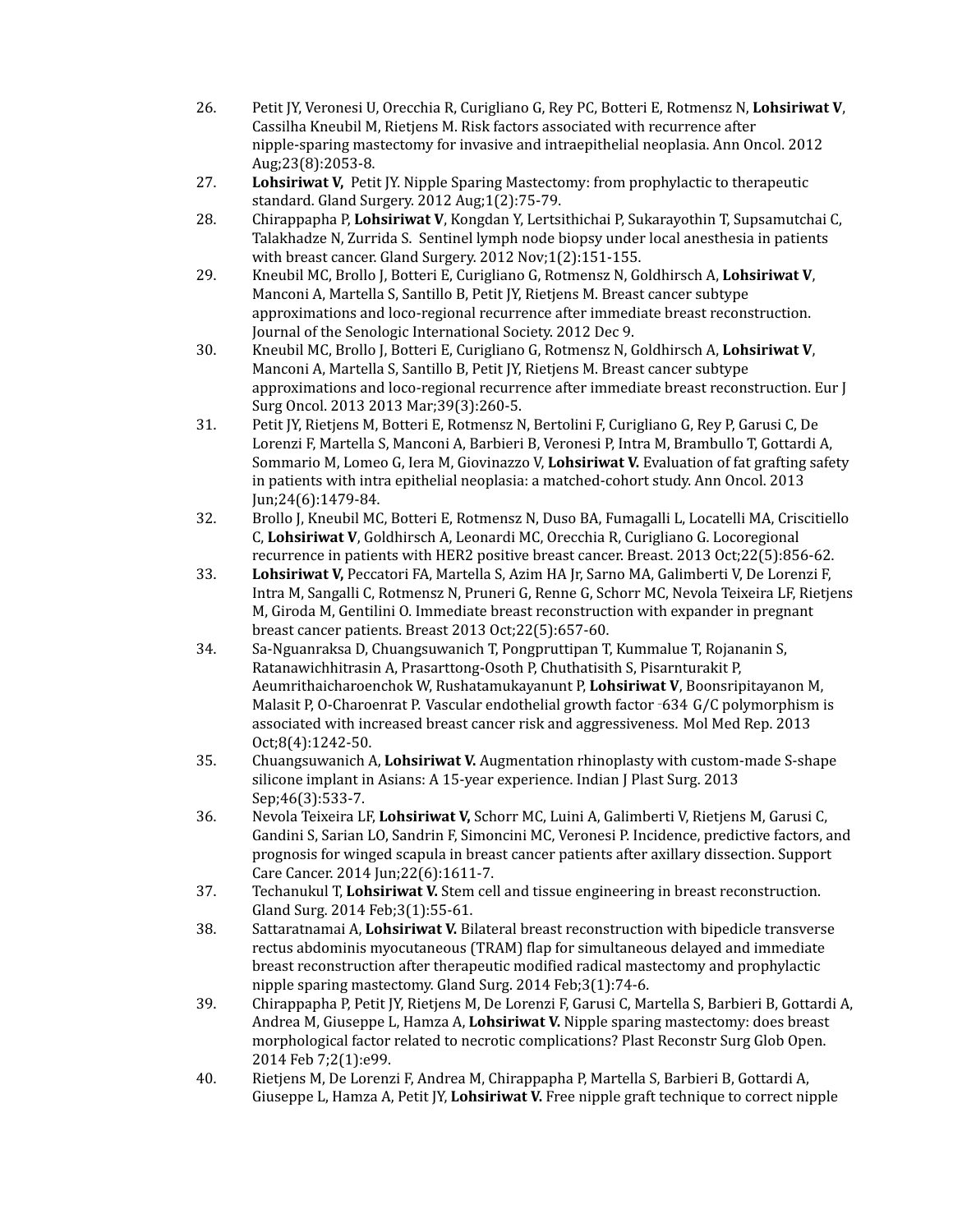and areola malposition after breast procedures. Plast Reconstr Surg Glob Open. 2013 Dec 6;1(8):e69.

- 41. Nevola Teixeira LF, Veronesi P, **Lohsiriwat V,** Luini A, Schorr MC, Garusi C, Simoncini MC, Sarian LO, Gandini S, Sandrin F, Rietjens M. Axillary web syndrome self-assessment questionnaire: Initial development and validation.Breast. 2014 Sep 24. [Epub ahead of print]
- 42. Rojananin S, **Lohsiriwat V.** International oncoplastic breast surgery training. Gland Surg. 2014 Aug;3(3):155-7.
- 43. Ounhasuttiyanon A, **Lohsiriwat V.** Metabolic syndrome and outcome after breast reconstruction. Gland Surg. 2014 Feb;3(1):85-7.
- 44. Likhitmaskul T, Asanprakit W, Charoenthammaraksa S, **Lohsiriwat V,** Supaporn S, Vassanasiri W, Sattaporn S. Giant benign phyllodes tumor with lactating changes in pregnancy: a case report. Gland Surg. 2015 Aug;4(4):339-43.
- 45. Brambullo T, Dalla Venezia E, Martella S, Vindigni V, Bassetto F, Gottardi A, **Lohsiriwat V**, Petit JY, Veronesi P, Rietjens M. Conservative mastectomy versus nipple-sparing mastectomy: preliminary considerations of oncological safety on 30 patients not receiving intra-operative radiotherapy. Gland Surg. 2017 Dec;6(6):654-658.
- 46. Sattaratnamai A, Samankatiwat N, **Lohsiriwat V.** Surgeons' Recommendation is the Factor in Determining the Breast Cancer Surgery Procedures: an Experience from Rural Hospital in Thailand. Asian Pac J Cancer Prev. 2018 May 26;19(5):1189-1193.
- 47. Weber WP, Haug M, Kurzeder C, Bjelic-Radisic V, Koller R, Reitsamer R, Fitzal F, Biazus J, Brenelli F, Urban C, Paulinelli RR, Blohmer JU, Heil J, Hoffmann J, Matrai Z, Catanuto G, Galimberti V, Gentilini O, Barry M, Hadar T, Allweis TM, Olsha O, Cardoso MJ, Gouveia PF, Rubio IT, de Boniface J, Svensjö T, Bucher S, Dubsky P, Farhadi J, Fehr MK, Fulco I, Ganz-Blättler U, Günthert A, Harder Y, Hauser N, Kappos EA, Knauer M, Landin J, Mechera R, Meani F, Montagna G, Ritter M, Saccilotto R, Schwab FD, Steffens D, Tausch C, Zeindler J, Soysal SD, **Lohsiriwat V**, Kovacs T, Tansley A, Wyld L, Romics L, El-Tamer M, Pusic AL, Sacchini V, Gnant M. Oncoplastic Breast Consortium consensus conference on nipple-sparing mastectomy. Breast Cancer Res Treat. 2018 Dec;172(3):523-537.
- 48. Sa-Nguanraksa D, O-Charoenrat E, Kulprom A, Samarnthai N, **Lohsiriwat V,** Nimpoonsri K, O-Charoenrat P. Nomogram to predict non-sentinel lymph node status using total tumor load determined by one-step nucleic acid amplification: first report from Thailand. Breast Cancer. 2019 Jan 7. [Epub ahead of print]

# Oral Research Presentation

1. Laser Doppler Analysis of Blood Perfusion in Burn Wounds.

In Joint Scientific Meeting The Royal College of Surgeons of Thailand (RCST) and The Royal Australasian College of Surgeons (RACS) and the 32<sup>nd</sup> Annual Scientific Meeting of The Royal College of Surgeons of Thailand ; **Thailand** 27-30 July 2007

2. Comparison of the Ionic Silver-containing Hydrofiber® and Paraffin Gauze Dressing on Split-thickness Skin Graft Donor Sites.

In 4th Meeting of the Wound Healing Society, Singapore in conjunction with The Association Of Burn Injuries, Singapore and Singapore General Hospital's 6th Workshop on advances in cell transplantation and its clinical applications ; **Singapore** 31 August - 2 September 2007

3. A subfascial variant of the deep inferior epigastric artery demonstrated by preoperative multidetector computed tomographic angiography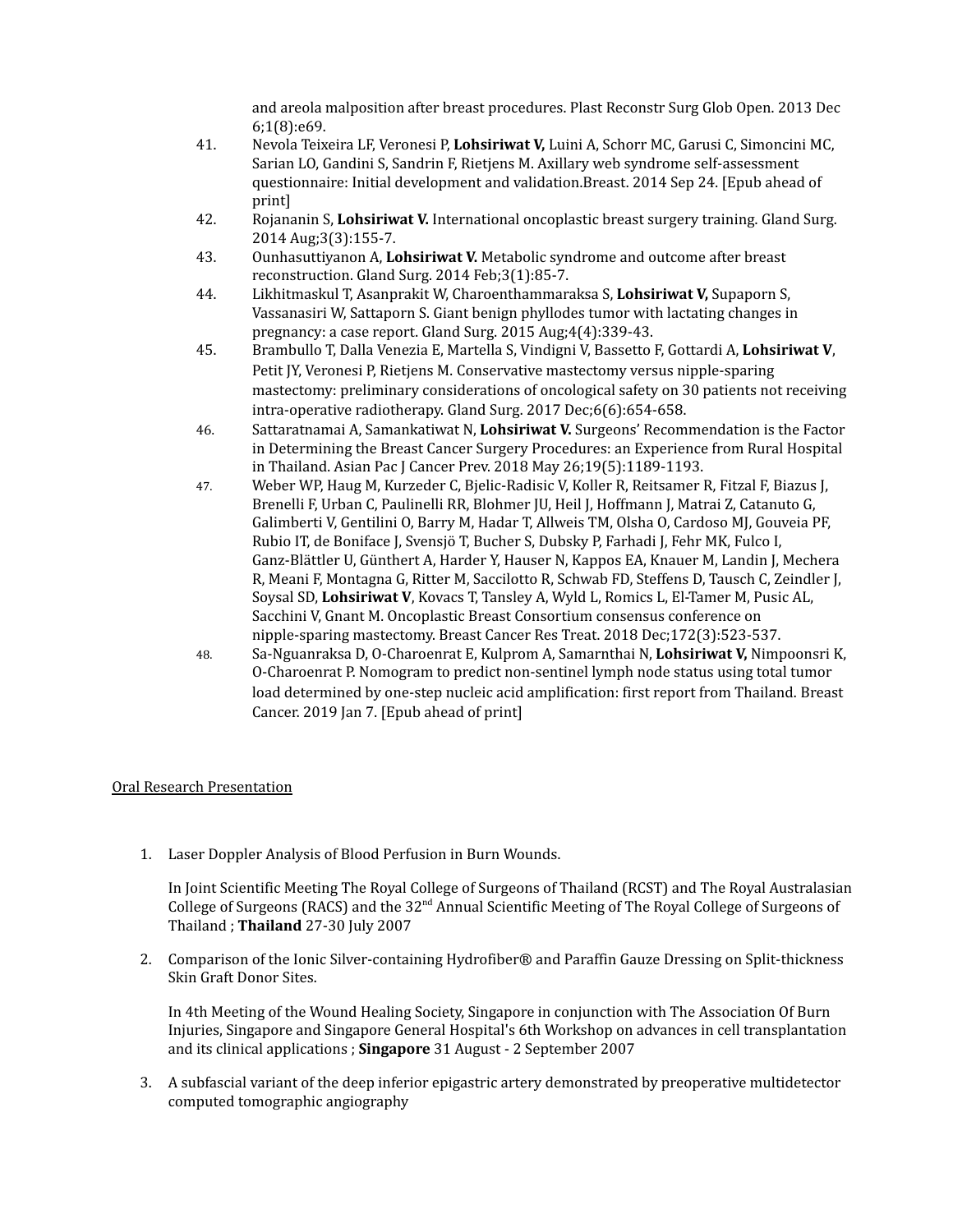In XXIII National Congress of the Italian Society for Microsurgery, **Modena, Italy** 1-3 Oct 2009

### Poster Research Presentation

1. Prediction of Nipple Areolar Complex Involvement in Breast Cancer

In BASO ~ ACS & ABS at BASO Joint Scientific Conference 2007 ,The Royal College of Surgeons of England; **London UK**, 26-27 Nov 2007

2. Comparison the Efficacy of Tegaderm Silver Mesh and Silver Zinc Sulfadiazine cream in the Treatment of Pressure Ulcer

In 3rd Congress of the World Union of Wound Healing Societies 2008 , **Toronto, Canada** ,4-8 Jun 2008

- 3. 23 years Experience of Infrahyoid Musculocutaneous Flap (IHMF) in Reconstruction after Head and Neck Cancer Surgery. International Federation of Head and Neck Oncologic Society. **Seoul South Korea**, June 2010
- 4. Experience of Transverse Gracilis flap for tongue reconstruction in sixteen patients. International Federation of Head and Neck Oncologic Society. **Seoul South Korea**, June 2010
- 5. The white adipose tissue is a rich reservoir of two distinct CD34+ mesenchymal and endothelial progenitor populations with a catalytic role in cancer progression. American Association for Cancer Research 102nd Annual Meeting 2011 **Orlando, Florida USA**
- 6. Sentinel lymph node in breast cancer patient a comparative study from a single institution trial in Bosnia and Herzegovina. Abstract (poster) In 15<sup>th</sup> Milan breast conference. 17-19 June 2013. Milan **Italy**
- 7. Locoregional Recurrence in a HER2-targeted Breast Cancer Population: The Role of Radiotherapy in the Modern Molecular Environment. 17th SIS WORLD CONGRESS ON BREAST DISEASES, October 10th to 13th, 2012 **Brazil**
- 8. Predictive factors for winged scapula in breast cancer patients after immediate axillary dissection. 2013 ASCO Annual Meeting . J Clin Oncol 31, 2013 (suppl; abstr e20634) **Chicago USA**

### International Invited Guest Speaker

- 1. Role of human white adipose fat tissue and breast cancer progression. In vivo study in animal model. 3rd International Oncoplastic Breast Surgery Symposium 2010 (IOPBS 2010) 25-26<sup>th</sup> November 2010 **Tokyo, Japan.**
- 2. Invited Speaker. "Nipple sparing Mastectomy", International breast reconstruction symposium in Kyungpook National University Hospital 5 th March 2011 **Daegu, South Korea**.
- 3. "Onco-surgical outcome of DIEP flap; when irradiated internal mammary vessels were selected as recipient vessels" and "Single perforator DIEP flap reconstruction in obese patient.Can we avoid surgical complication?" 24th Annual Meeting of the Italian Society for Reconstructive Microsurgery, 20 th -22 nd October 2011 **Palermo, Italy**.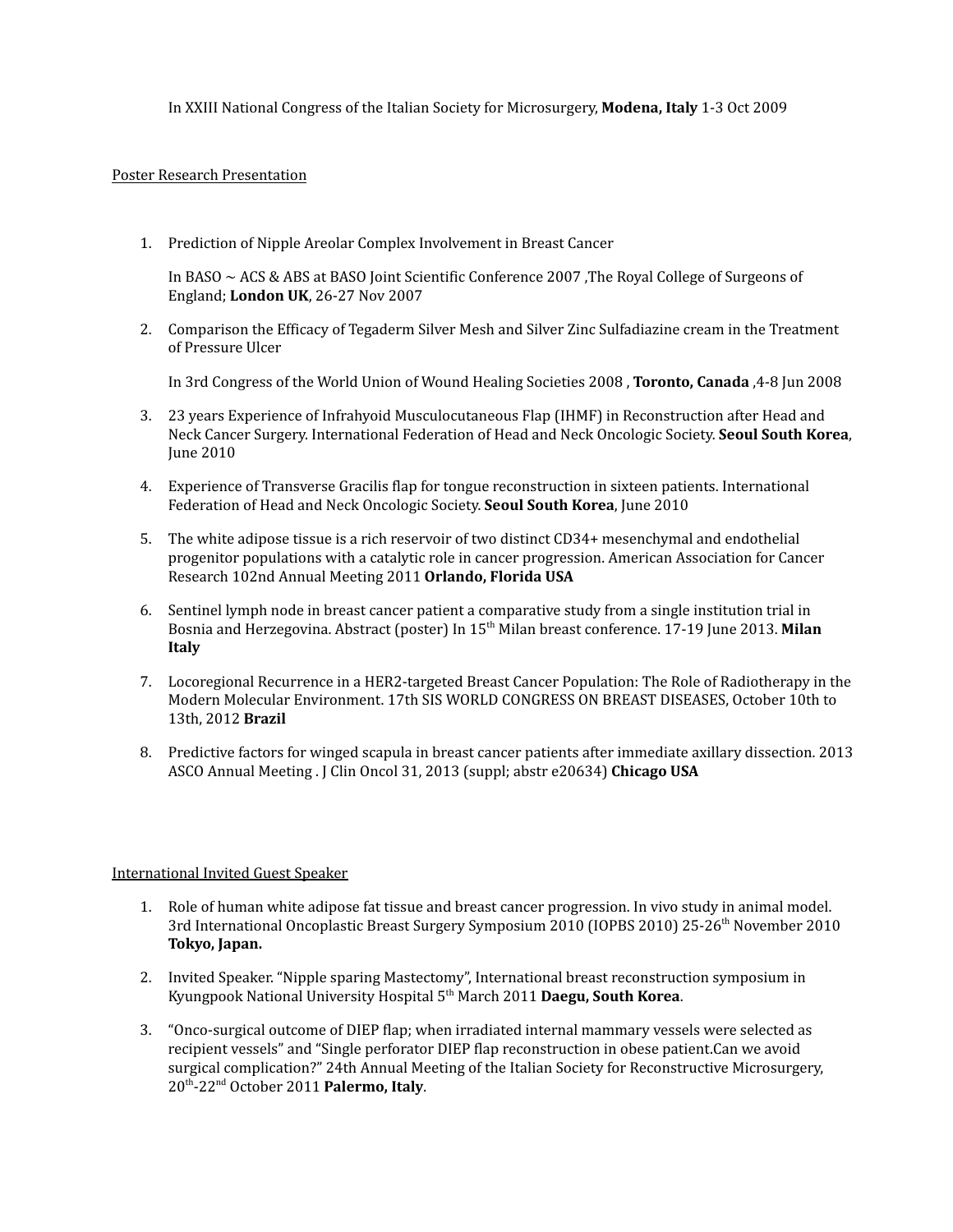- 4. Risk reduction strategy: Prophylactic Surgery. Invited Speaker, 2nd EURAMA Euro-Asian Mastology. 20 th -22 nd September 2012. **Moscow, Russia**
- 5. 2ª EDIÇÃO CURSO ONCOPLÁSTICA / VALE DOS VINHEDOS. Congress 29<sup>th</sup> -30<sup>th</sup> March 2013 **Porto Alegre ,Brazil**
- 6. Decision Making sui margini di resezione in chirurgia senologica", 25 th congresso nazionale della SPIGC (società polispecialistica italiana dei giovani chirurghi). 13-15 th June 2013 **Bari ,Italy**
- 7. Breast-conserving therapy: do resection margins still matter? In 15<sup>th</sup> Milan breast conference. 17<sup>th</sup> -19<sup>th</sup> June 2013 **Milan ,Italy**
- 8. Safety of Lipofilling in Breast cancer Surgery. 5th Asian Symposium of Breast Plastic and Reconstructive Surgery 16 th -18 th October 2013 **Singapore**
- 9. Nipple sparing mastectomy and immediate breast reconstruction. Kyungpook National University Medical Center Kyungpook National University Medical Center 28 th March 2014 **Daegu, South Korea**
- 10. Lipofilling for oncoplastic breast surgery from surgical technique to oncological safety. Kyungpook National University Medical Center 28 th March 2014 **Daegu, South Korea**
- 11. Nipple sparing mastectomy and immediate breast reconstruction. Seoul National University Bundang Hospital 27 th March 2014 **Seoul ,South Korea**
- 12. Lipofilling for oncoplastic breast surgery from surgical technique to oncological safety. Seoul National University Bundang Hospital 27 th March 2014 **Seoul ,South Korea**
- 13. Breast Reconstruction in Thailand. Mentor Breast Reconstruction Workshop 18<sup>th</sup> September 2104 **Kualalumpur Malaysia**
- 14. Oncoplastic traingin in Asian Countries. 2nd Congress of Japan Oncoplastic Breast Surgery Society 3 rd -4 th October 2014 **Tokyo, Japan**
- 15. Reconstruction in patients who may undergo radiation therapy. Annual Congress of Korean Surgical Society 2014 27 th -29 th November, 2014 COEX, **Seoul ,South Korea**
- 16. Medical Tourism in Thailand 24<sup>th</sup> -28<sup>th</sup> Feb 2015, Australia
- 17. Is surgeon the determining factor for choices of breast cancer surgery. St.Gallen oncology conference 18 th -21 st March 2015 **Vienna, Austria**
- 18. Early complications and Oncologic outcome of Lipofilling in breast cancer patients. Global Breast Cancer Conference 2015 & 4th International Breast Cancer Symposium 23 rd -25 th April 2015 **Seoul ,South Korea**
- 19. Effectiveness of routine supplement of oral calcium and vitamin D to prevent postoperative hypocalcemia after total or completion thyroidectomy. Global Breast Cancer Conference 2015 & 4th International Breast Cancer Symposium 23 rd -25 th April 2015 **Seoul ,South Korea**
- 20. ABC networking business meeting & symposium 8 (ABC networking meeting). Global Breast Cancer Conference 2015 & 4th International Breast Cancer Symposium 23 rd -25 th April 2015 **Seoul ,South Korea**
- 21. Improving cosmesis in BCS. 28<sup>th</sup>-31<sup>st</sup> May 2015 Malasia
- 22. Oncoplastic surgery for breast cancer & Live demonstration:Breast Surgery. 25<sup>th</sup>-26<sup>th</sup> June 2015 **Cambudia**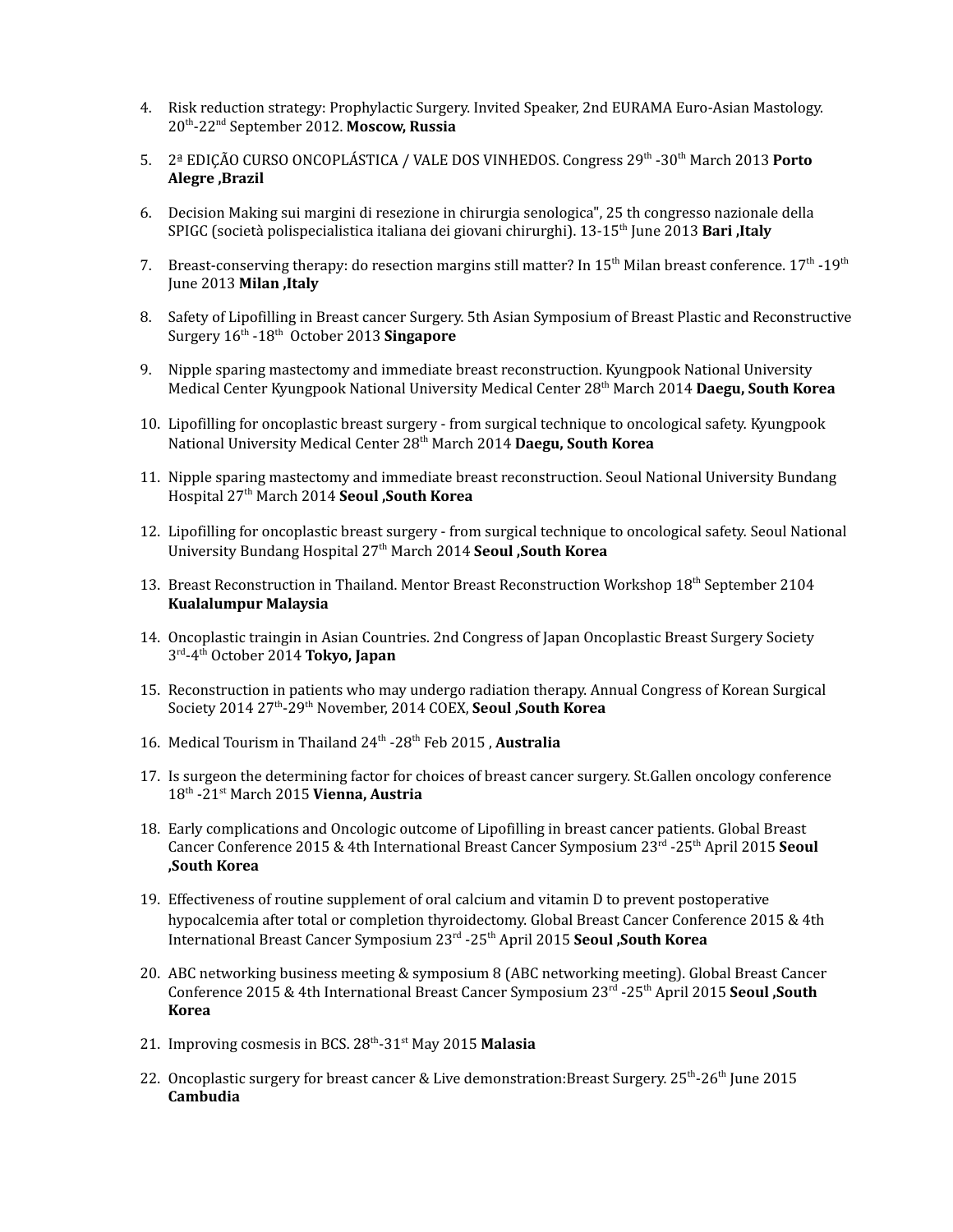- 23. Implant based reconstruction: How I do it. 4 th -5 th July 2015 , **Taiwan**
- 24. Fat Grafting In Oncoplastic Breast Surgery . 5th Asia-Pacific Breast Cancer Summit 26<sup>th</sup>-28<sup>th</sup> Feb 2016 , **Singapore**
- 25. Current and Future Role of Neoadjuvant Therapy for Breast Cancer. Global Breast Cancer Conference 2016 28 th -30 th April 2016 **Seoul ,South Korea**
- 26. Case Discussion: Breast Conservative Oncoplastic Surgery for DCIS and other cases>Panelist , Fat Grafting>Speaker. The 4th Congress of the Japan Oncoplastic Breast Surgery Society 6<sup>th</sup>-7<sup>th</sup> October 2016 **Japan**
- 27. What's new in Oncoplastic surgery? Kyoto International Conference Center 23rd-26<sup>th</sup> October 2016 **Kyoto, Japan**
- 28. Challenges of Oncoplastic Surgery in South East Asia And Lipomodelling. 16<sup>th</sup>-20<sup>th</sup> Feb 2017 **Hongkong**
- 29. Immediate Breast Reconstruction in Early Breast Cancer Patient who Underwent Conservative Mastectomy or Conventional Mastectomy has Identical Oncological Outcomes and Complications .15th St. Gallen International Breast Cancer Conference 2017 15 th -18 th March 2017 **Vienna , Austria**
- 30. Breast Cancer Surgery. The 9th Breast Disease symposium of guandong medical association 19<sup>th</sup> May 2017 **China**
- 31. Better cosmetic outcome for mastectomy with or without reconstruction . .College of surgeons, academy of medicine of malaysia 20 th May 2017 **Malasia**
- 32. Oncoplastic breast surgery training in the SEA region-role of IOPBS .College of surgeons, academy of medicine of malaysia 20 th May 2017 **Malasia**
- 33. The challenge of oncoplastic breast surgery in Asia pacific and nipple sparing mastectomy and complications in oncoplastic surgery . The 10th CCH international breast cancer conference 1<sup>st</sup>-2<sup>nd</sup> July 2017 **Changhua , Taiwan**
- 34. Breast reconstruction with implant, Fat grating in breast conservation and breast reconstruction And Augmentation and reduction surgery for contralateral breast .International breast cancer symposium (IBCS 2017) 9 th -11st July 2017 **Vietnam**
- 35. Oncoplastig & Reconstructive Breast Surgery Meetings 2017 .ORBS International Scientific Meeting 2017 (ORBS 2017) 25 th -27 th September 2017 **United Kingdom**
- 36. Oncoplastic Breast Consortium Consensus Conference on Nipple Sparing Mastectomy. 13rd-17<sup>th</sup> March 2017 **Switzerland**

### **Total 36 invited international lectures in 16 countries**

### **Total 136 national lectures in Thailand**

### **Congress and cadaveric workshop (head organizer)**

- 1. 2016: The 6 th International Oncoplastic Breast Surgery Symposium (Bangkok session).
- 2. 2015,2016,2017,2018: Breast Reconstruction (Cadaveric Workshop) SiTEC (Siriraj Training and Education Center for Clinical Skills)